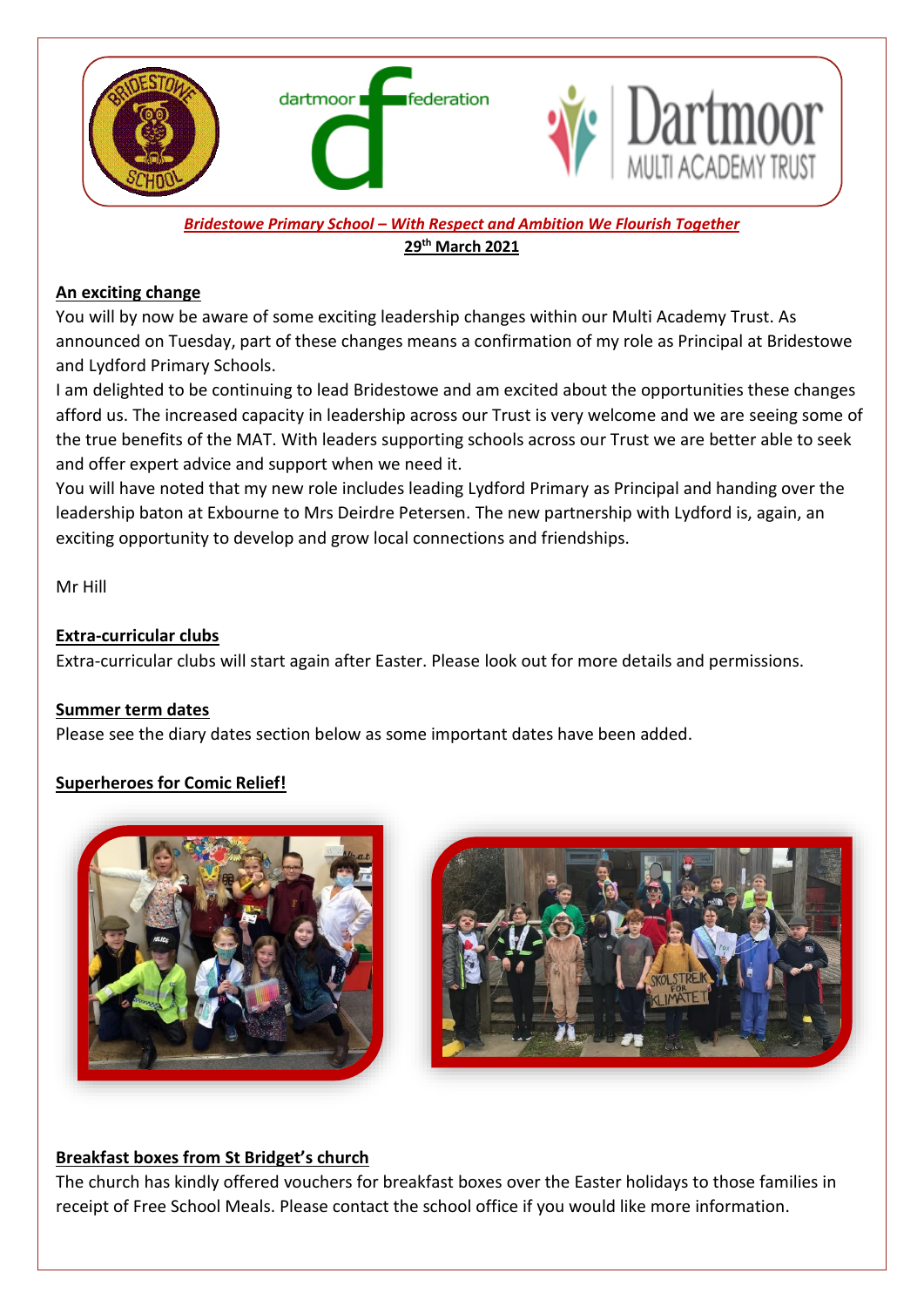### **Easter activities**

The children have been busily engaging in Easter activities this and last week. Look out for a display at the front of school! The Methodist circuit have kindly supplied Easter craft boxes which will be sent home later this week.

## **Forest School**

We are very pleased to be resuming Forest School with Ranger Rob after Easter. FoBS have done an exceptional job of enhancing and refreshing the forest school area but there are still some jobs to do for it to be completely ready for the Summer term. If you are interested in supporting this project, please speak to Jo Pritchard. Many thanks.

### **FoBs Easter Competition**

FoBS have organised a little Easter competition for the holidays. This week each child will bring home a small bag of cress seeds and an entry form with instructions. If you would like additional seeds and entry forms for other family members, please speak to Mrs Lowden or Jo Pritchard.

## **More Superheroes for Comic Relief!**



### **Swimming**

Swimming sessions will begin after Easter and remain on a Friday afternoon. KS2 children will swim every Friday from 23<sup>rd</sup> April until 28<sup>th</sup> May inclusive (6 weeks total). Then, after half term, Reception and KS1 children will swim every Friday from  $11<sup>th</sup>$  June to  $16<sup>th</sup>$  July (6 weeks total). Children will remain within their classroom bubbles both when being transported and during lessons. All Covid19 safety measures will be adhered to by the school, the coach company, and Aqua Stars. The changing rooms and waiting areas will be cleaned and disinfected between groups, and there will be no contact with the general public during any of our sessions. Due to extra cleaning between lessons, children are expected to return to school at around 3.30pm.

We are asking for a small voluntary contribution towards the cost of the sessions of £4.00 per child per week - £24 per half term. Please give consent and pay via School Gateway after 19<sup>th</sup> April. Those families in credit due to cancellations, both for this Spring term and Spring 2020, will have their payments reduced accordingly.